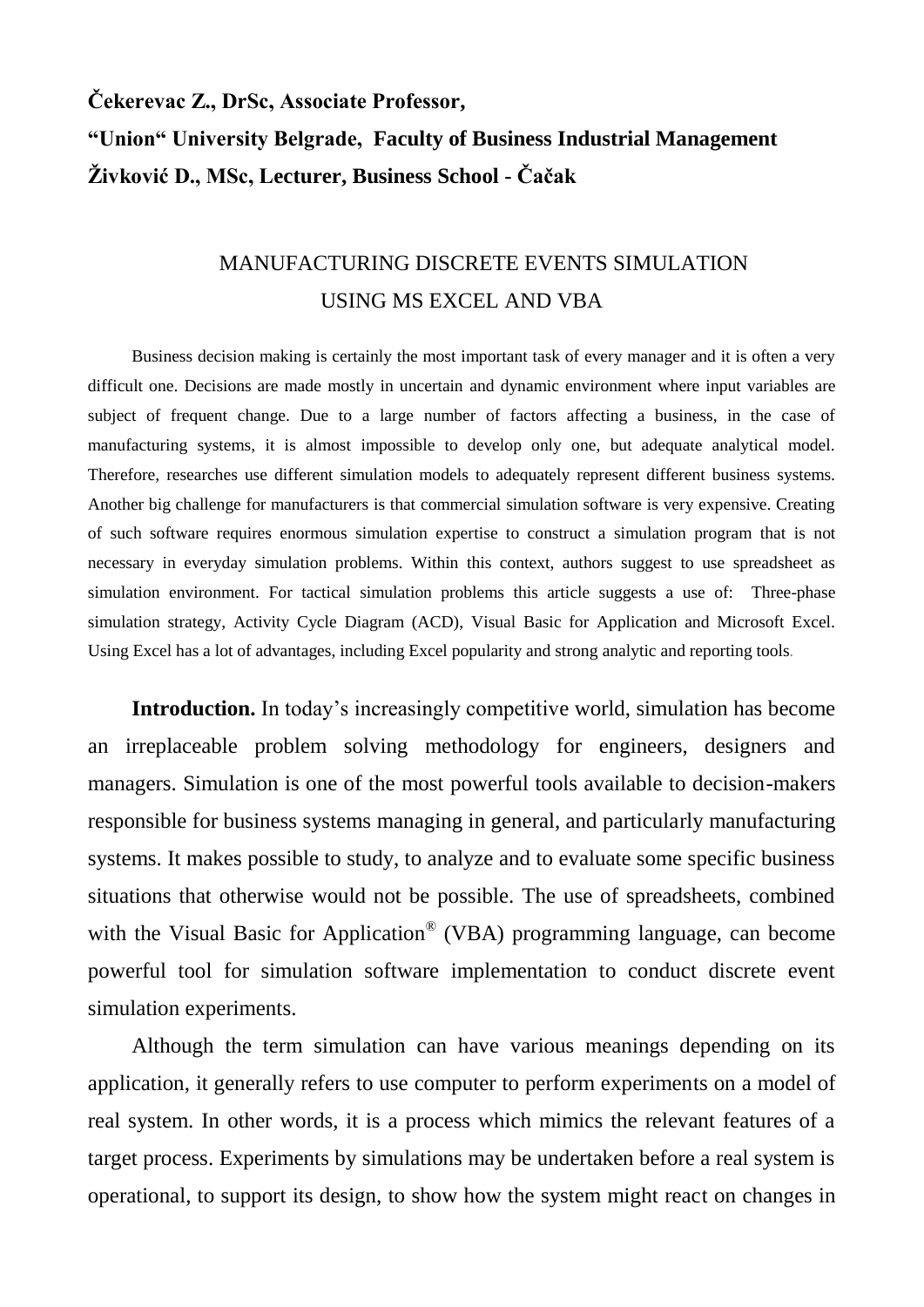its operational rules. Also, they allow evaluating the system's responses on changes in its structure. They are particularly suitable for situations when system is influenced by great number of factors, and when great number of variables exists. In such situations it is almost impossible to develop one and only adequate analytical model.

Real systems can be deterministic or stochastic, static or dynamic (with discrete or continuous event). Depending of their characteristics, real systems can be analyzed using various tools. For this study, of a special interest are stochastic dynamic systems with discrete events. They are analyzed by using a discrete event simulation (DEC) methodology.

Discrete event simulation is a kind of simulation where complex system and processes are represented by the chronological sequence of events that comprise them. To write simulation programs it is possible to use two kinds of computer languages:

- General-purpose programming languages and
- Simulation oriented programming languages.

Both of them have their advantages and disadvantages. Model creation using simulation software requires experience and/or training as well as good knowledge of simulation theory. [1] [2] Alternative approach uses general-purpose programming languages, and, for this analysis, the combination of Microsoft Office Excel® and Visual Basic for Application (VBA) is chosen. Excel provides almost complete set of tools for a simulation. [3] VBA, language for programming Microsoft Office applications, is based on a core set of commands and extends on a per-application basis. This means that VBA for Excel understand terms like workbook, worksheet, cell and so on, while VBA for Access knows, among other things, about tables, queries, reports, data entry forms.[4] Core part of VBA can be licensed to the third party companies and used in their applications (for example Arena® Simulation Software by Rockwell Automation). Excel-VBA combination has a lot of advantages. Very important fact is that Excel has been very widely accepted by IT and ordinary business people. Therefore, Excel can be used as good communication tool during model development phase. Further Excel-VBA is very cheap compared with some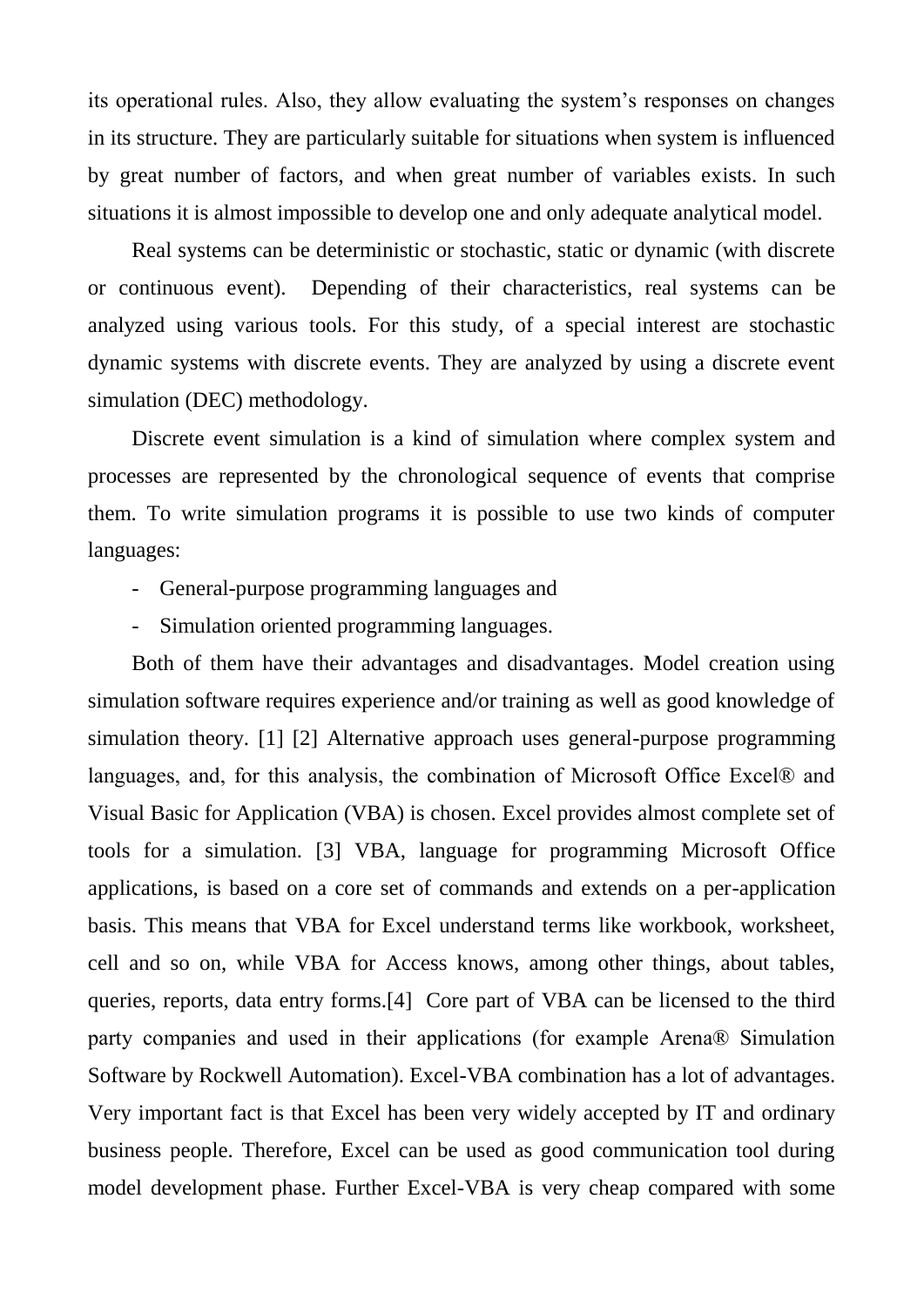other simulation languages. There are also a number of other advantages, but it should be mentioned that Excel-VBA combination is very suitable for solving a huge number of everyday, tactical manufacturing problems. [5]

The essence or purpose of simulation modeling is to help decision-makers to solve a problem. Therefore, they must merge problem solving techniques with programming practice. One of the steps in this direction is *conceptual model formulation*. This means preliminary model developing, either graphically (e.g. block diagrams, Petri nets or process flow charts) or in pseudo-code (e.g. condition specification), to define the components, descriptive variables and interactions (logic) that constitute the system. For this phase it is suitable to use Activity Cycle Diagrams (ACD) as a natural way to visually represent knowledge about a real system. Conceptual model with ACD has network structure and represent logical and temporal relationships among entity activities. For translation of ACD conceptual models into computer models, in here applied discrete event simulator Michael Pidd's Three-phase approach [6] is used.

Activity Cycle Diagrams, Three-Phase Algorithm and Excel-VBA combination are basic ingredients of here used discrete event simulator - DESim.

**Activity cycle diagram and Three-Phase algorithm.** The activity cycle diagram (ACD) depicts the interaction of entities by composing their life's cycles. Here an entity means any component of a system which retains its identity through time. ADC entities are divided into two types:

- entities that are *servers* and
- entities that are being *served*.

Activities to be constructed by the same resource(s) can be linked together according to their logical sequence to form an activity chain, which is defined as the activity cycle of the resource. The activity cycle of a resource may have only one activity, and it should not be considered as a separate one if this activity can be included in the activity cycle of another resource. An entity could be either in a Passive State (in Queue) or in an Active State (in Activity). ACD graphical language just requires the use three types of graphical objects: *Rectangles* (for activities),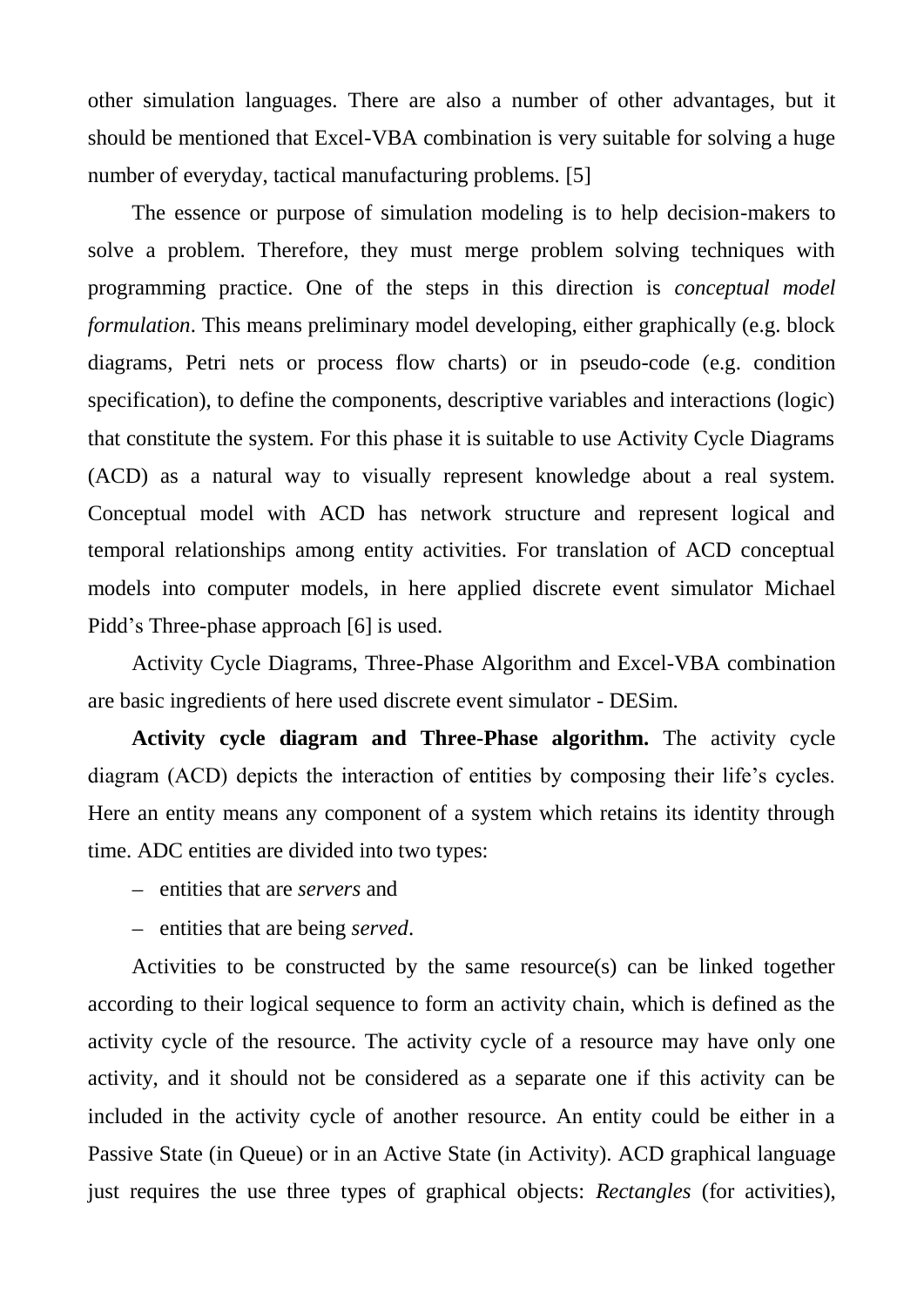Circles (for queues) and Arrows (for links). Sometimes, we use special symbol for queue which represent environment. In this paper, environment queue is represented with ellipse. For all symbols see Figure 1. It is important to note:

- 1 The duration of an activity is always known in advance (given by some stochastic distribution), and an activity state usually involves the cooperation of different types of entities. For an activity to start, it is necessary that entities exist in the preceding queues in required numbers and with adequate attributes. When these conditions hold, it is possible to start activity. When the activity ends, the entities involved are moved to consequent queues.
- 2 The duration of an entity in a queue cannot be known in advance.
- 3 In the ACD based three-phase approach each activity must begin, end, and be executed.
- 4 Activities can be either bounded (begin and end time are known) or conditional (resource must be available for the activity to begin).



Figure 1. Basic Elements of the ACD representation

There are some basic rules or conventions for constructing an ACD:

- 1 A Queue must contain only one type of entity.
- 2 Entity ACD consists of alternating sequence of the form: QUEUE ACTIVITY-QUEUE-ACTIVITY ... (when there are no reason for queuing before an activity, dummy queues may be incorporated into the model).
- 3 All life cycles of each entity type should be closed.

In short, ACD uses three constructs to represent real systems: entity, queue and activity. ACD model has activity world view, where a simulation analyst thinks in terms of activities. [7]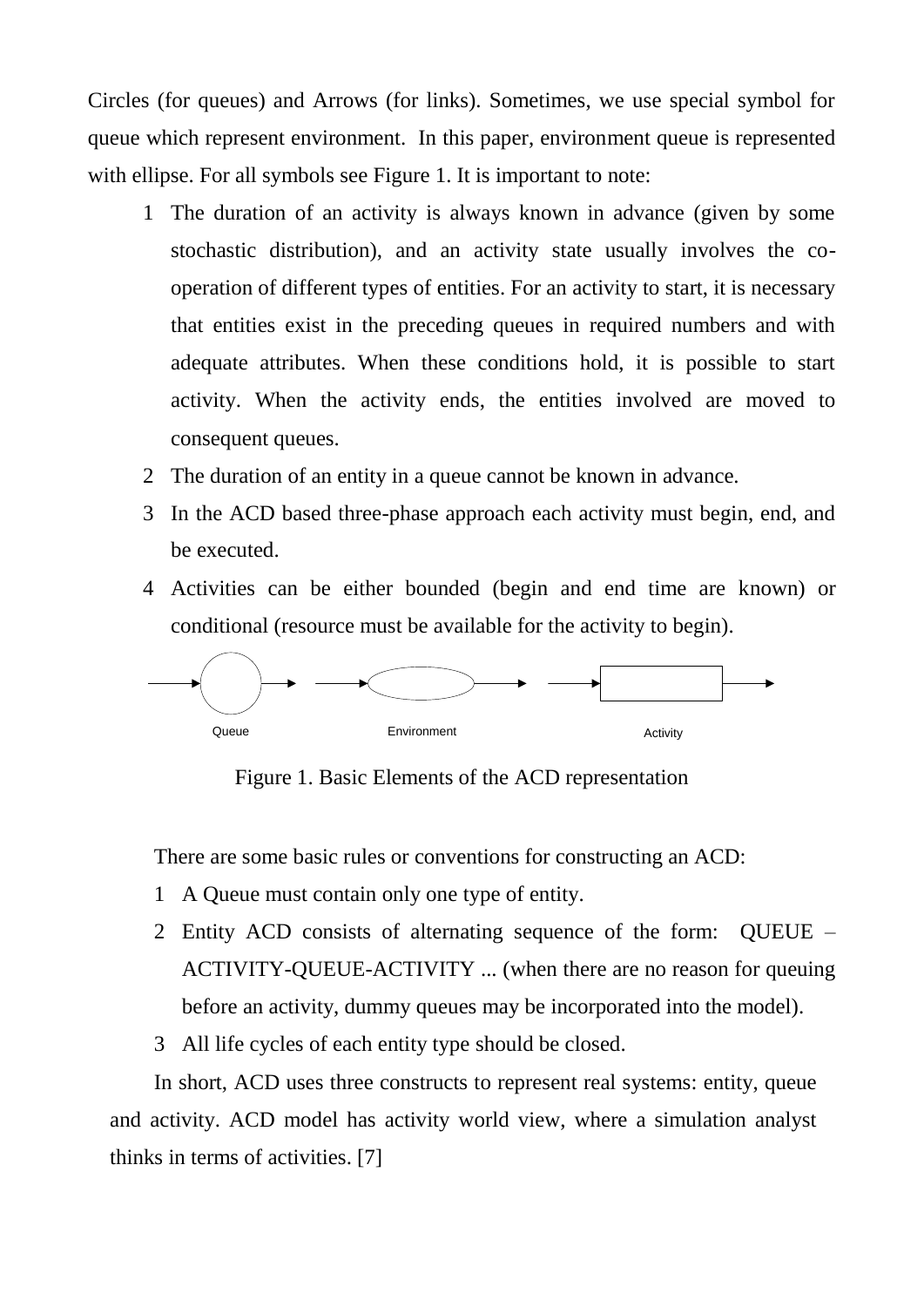The most common and classical example of an ACD representation is the "English Pub Example". Here, for brevity, we will show a simplified version. In this case, the model contains three entities: "customer", "bartender" and the "entry". After arrival, the customer waits for service. Bartender services customers. When customer is serviced, he/she waits in ready queue for drinks. The bartender either services customers or is idle. The entry could be blocked or in arrival activity. The ACD for this simplified version of the "Pub" is showed in figure 2.



Figure 2. Simplified ACD of the English Pub Model

Theoretical foundation for transformation of conceptual ACD simulation model into computer program is Three-phase algorithm (TPA). Basic building block of TPA is an *activity* and two *events:* the start of activity event and end of activity event. Those events are considered to be activities of duration-zero time units. With this definition, end of activity event is B activity (bound, planned to occur) and start of activity event is C activity (conditional upon certain conditions being true).

The 'three' in three-phase refers to the number of phases that are executed in each cycle of the simulation. Job of each phase can be summarized as follows: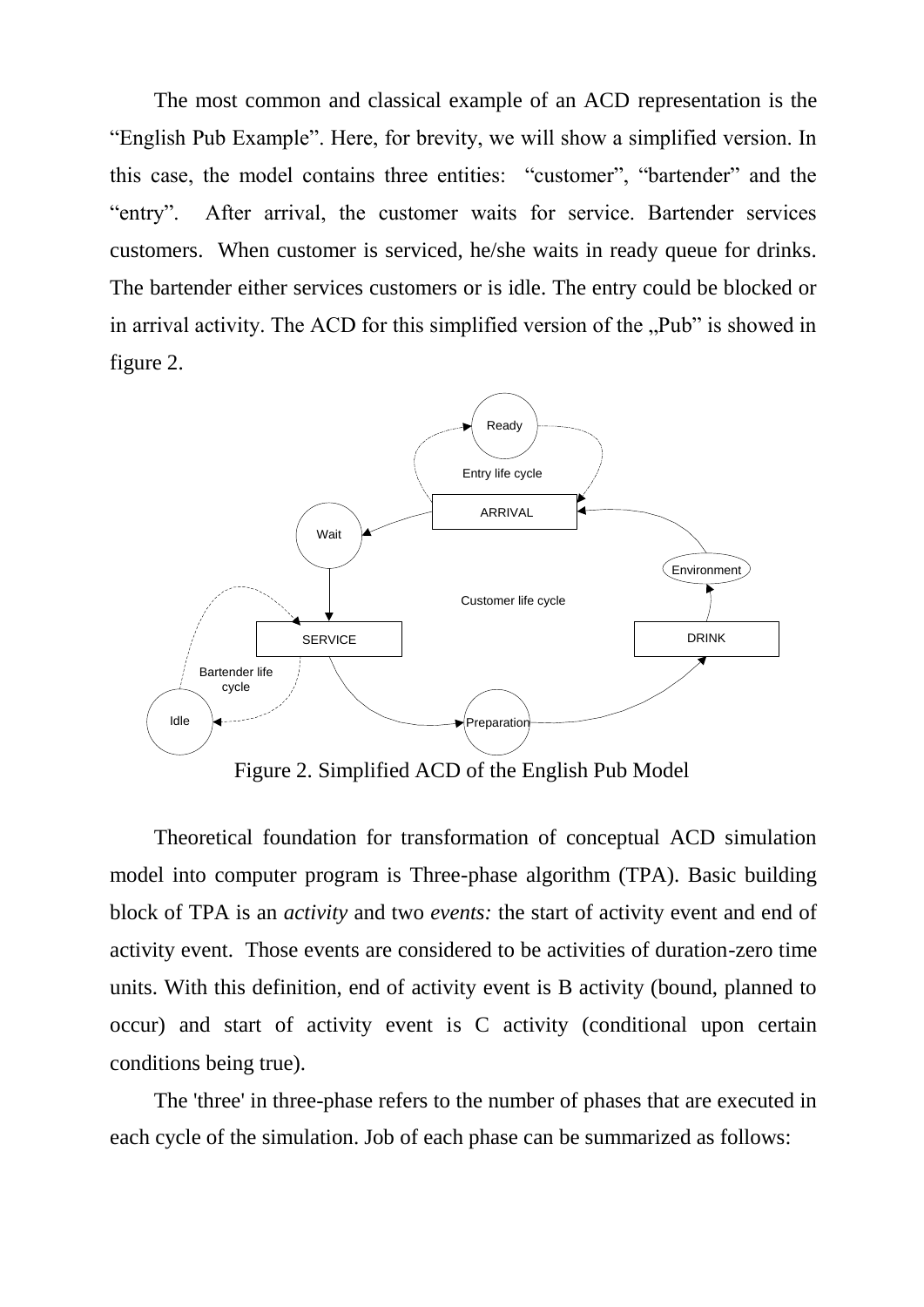- *Phase 1:* Determine when the next event in the simulation model is due. This event will usually be completion of current/on-going activity. Advance the simulation clock to the time of this event.
- *Phase 2:* Execute the events identified in phase 1, this will usually involve moving the entities from the activities that have just completed into appropriate queues in the model.
- *Phase 3.* Attempt any events in the model that are conditional in turn, and execute those for which the conditions are satisfied. Repeat this process until no more conditional events can take place (i.e. no more activities can start).

These three phases are repeated until the simulation is complete – when the terminating condition is reached, for example. Flow chart diagram of threephased algorithm is showed in Figure 3.



Figure 3. Flow chart diagram of three-phase algorithm

**Design and implementation.** Idea behind this research is to design software with VBA and Excel which enable user to take data from ACD and write them in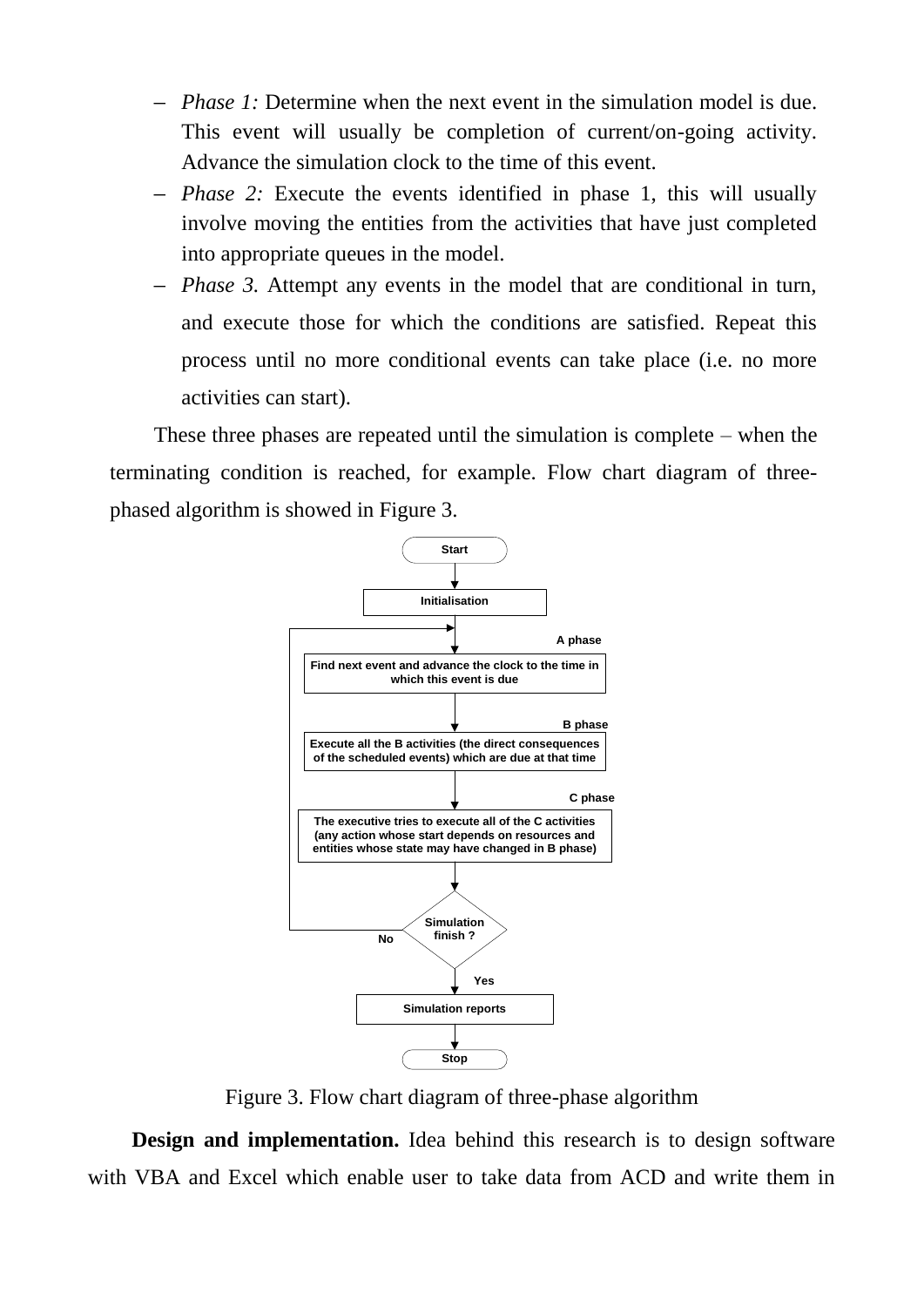Excel worksheet, initiate simulation and get results of simulation also in Excel worksheet. This approach simplifies the simulation task by automatic translation of ACD into a computer model with very little or without additional programming. First step in that direction is to extend convention ACD symbols for queue and activity. After that, it is necessary to define rules on how to accept data into Excel worksheet from ACD. Finally, according to those rules and three-phase algorithm, it is necessary to write VBA programs to implement our discrete event simulator tool - DESim.

**Extended convention for activity cycle diagrams.** Real life problems are more complex than English Pub or similar educational examples. As a consequence, activity cycle diagrams become large, spread over several sheets, and with activities being connected to many queues, with a lot of entities and theirs life cycles. In this situation it is very difficult to describe ACD in Excel worksheet. To solve that problem, we need to put more knowledge about real system in ACD and attach more details to queue and activity symbols. New queue convention is shown in Figure 4. Each queue is given a name, queue number and number to represent maximum queue capacity. [9]



Figure 4. Diagram conventions for queues

For activities it is very useful to include the source and destination queue numbers for each entity taking part in the activity. This information is put in the middle of the activity symbol (rectangle). The upper part of the rectangle is reserved for the activity ID number, name and number of possible similar concurrent activities. The lower part of the rectangle holds the information about probability distribution of activity duration. Figure 5 illustrates the convention.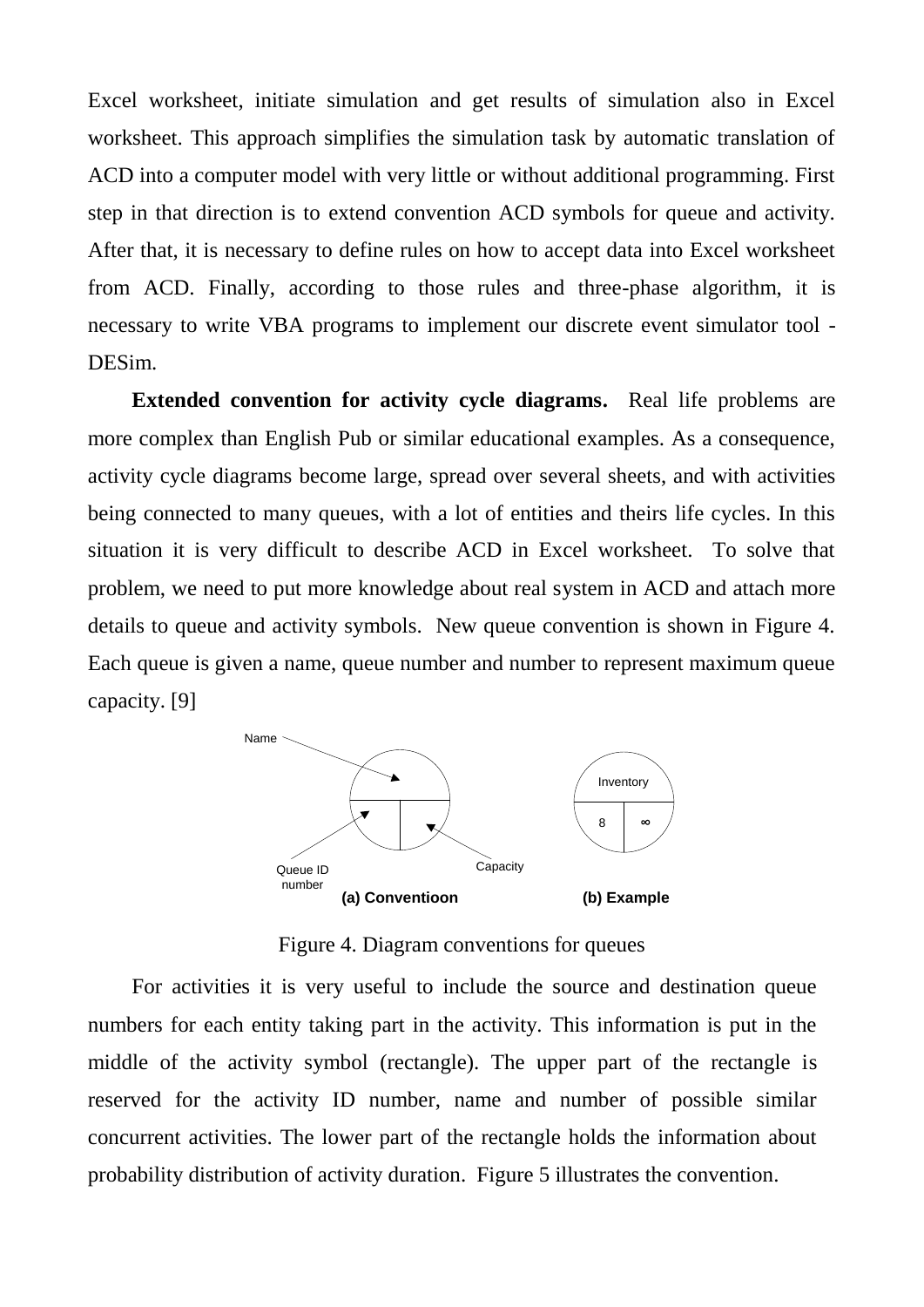

Figure 5. Diagram conventions for activities



Figure 6. Application of new conventions for ACD from Figure 2

In the example the activity takes place when a 'Customer order' is available in queue 8 and a 'Worker' in queue 20. Activity duration is normally distributed with a mean of 10 minutes and standard deviation of 2 minutes. On completion of activity 'Customer order' moves to queue 12 and the 'Worker' returns to queue 20. Note that it is necessary that names of queues and activities, and also queues ID numbers and activities ID numbers, are unique. Figure 6 shows application of new conventions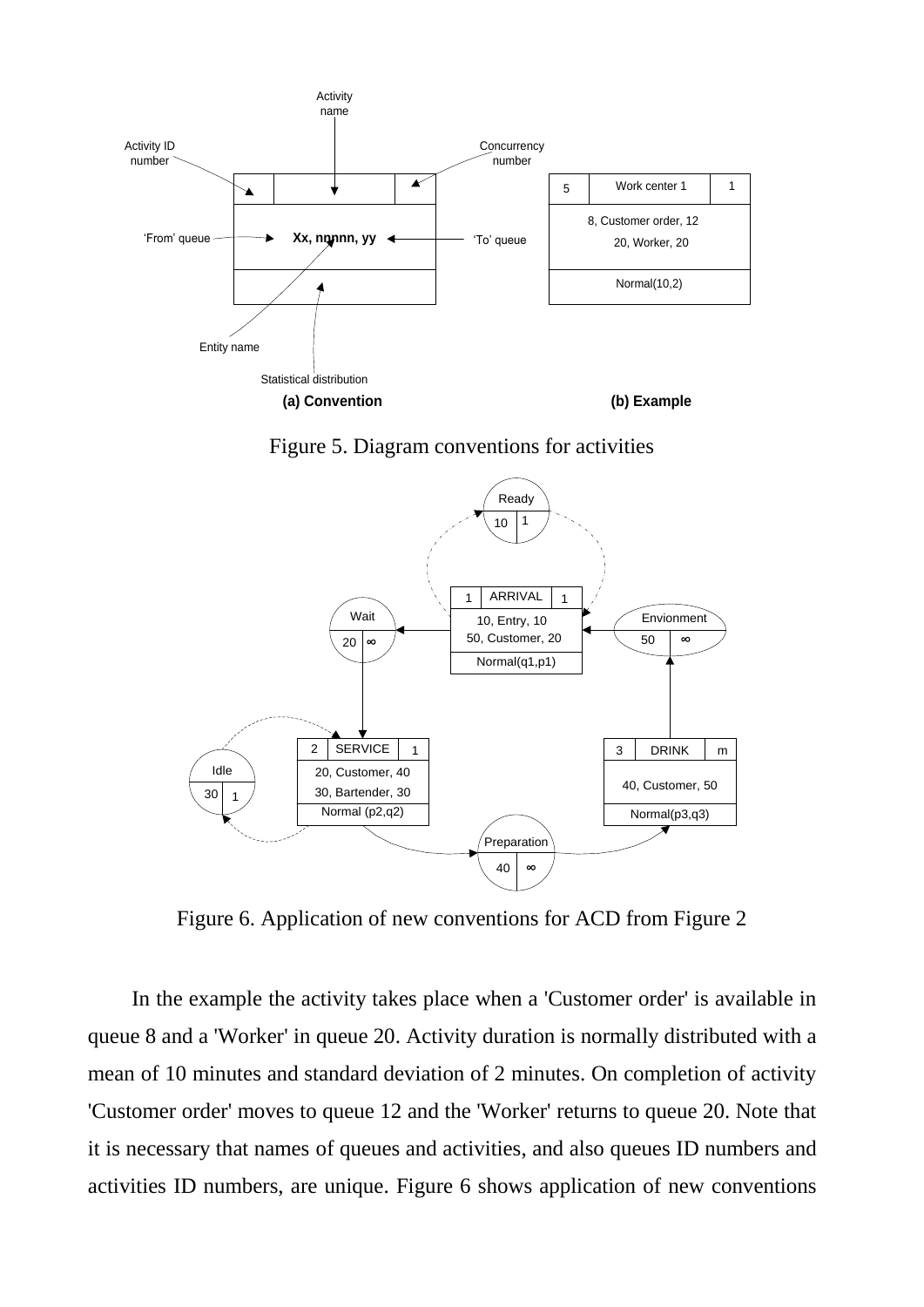based on ACD from Figure 2. Now, more information, about how the model represents the real world, is available. In the model there is only one bartender. Customer drinks only one beverage and leaves the pub. There are not any other constraints, such as the pub capacity, number of glasses and so on. But model simplicity does not hide the general idea of the design of a simulation tool.

So, all prerequisites to describe the conceptual model of the English Pub into Excel worksheet are present.

**Acceptation of the data into an Excel worksheet from ACD.** There is a number of ways to accept data into Excel worksheet from ACD, and one of them is design Excel form, as shown on Figure 7. The form has five tabs:

- 1. General, initial tab with some help information.
- 2. Entities, for input of data about all entities in model.
- 3. Queues, for input of data about all queues in model.
- 4. Activities, for input of data about all activities in model.
- 5. Execution, for input of execution parameters, generates VBA code and start simulation experiment.

When all ACD data are entered, it's time to start simulation. First task of simulation program is to conduct verification of accepted data of conceptual model. If all entered data are OK, simulation continues, otherwise, program generates error message to inform user about nature of error(s).

Simulation model components for the DESim simulator where built using Object-Oriented Programming and Discrete-Event Simulation concepts. These reusable components were implemented in the class structure of the VBA. Because we has limited space in this paper to describe structure of all VBA procedures, we presents simulation object model on Figure 8 which shows how each of the simulation component relate to each other in class hierarchy. Ours custom class library is implemented in VBA. We hope that our approach how to design simulation tool is sufficient clear. Focus of the rest of discussion on Initialization procedure is on two classes: FutureEventList and RandomNumberGenerator.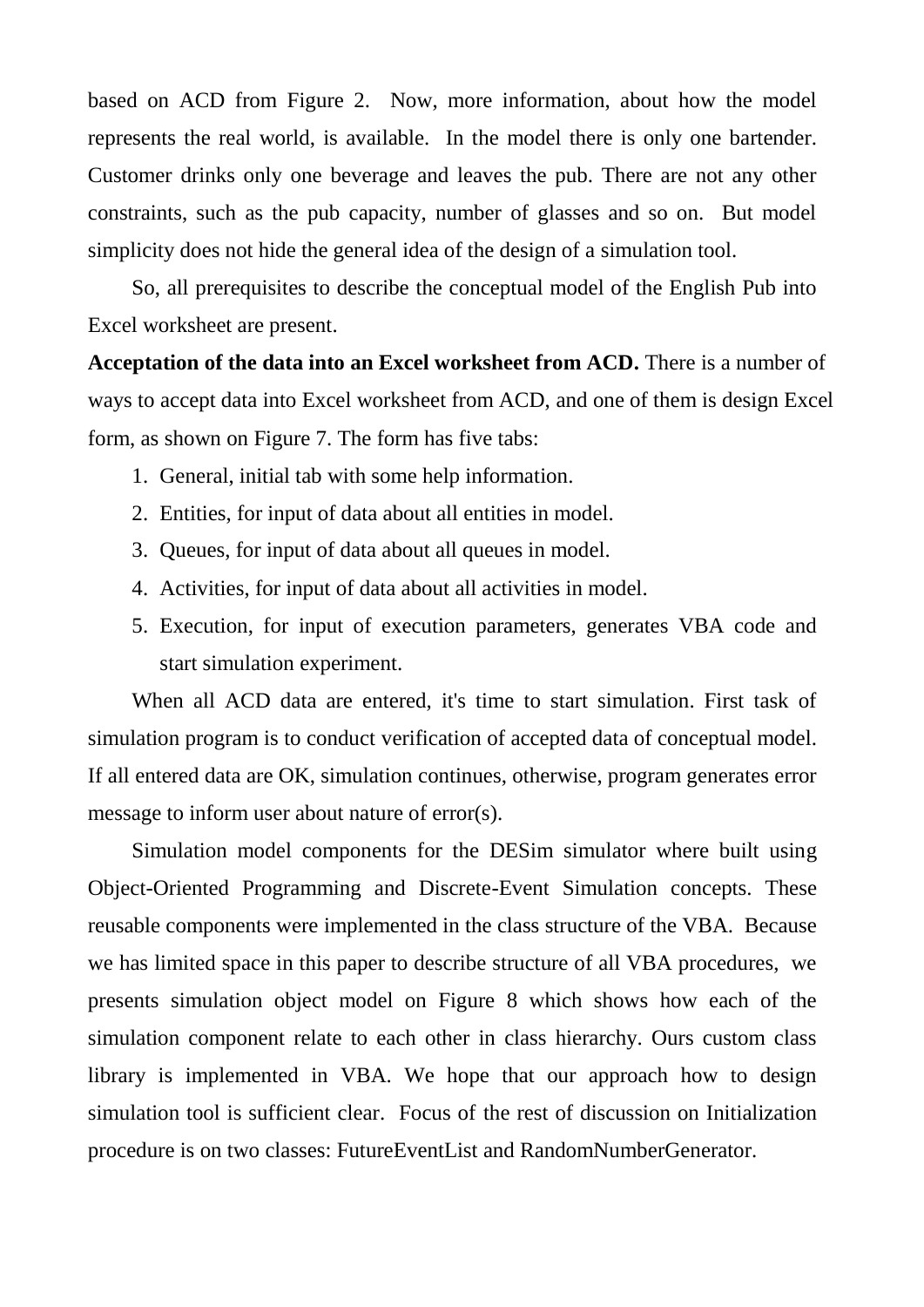| $\mathbf{x}$<br>Discrete Event Simulator - DESim                                                                                                                                                                                                                                                                                                                                                                                                                                                                                                                                                                                                                                                                                                                                                                                                                                                                                                                                                                                                                                        | $\mathbf{x}$<br>Discrete Event Simulator - DESim                                                                                                                                                                                                        |
|-----------------------------------------------------------------------------------------------------------------------------------------------------------------------------------------------------------------------------------------------------------------------------------------------------------------------------------------------------------------------------------------------------------------------------------------------------------------------------------------------------------------------------------------------------------------------------------------------------------------------------------------------------------------------------------------------------------------------------------------------------------------------------------------------------------------------------------------------------------------------------------------------------------------------------------------------------------------------------------------------------------------------------------------------------------------------------------------|---------------------------------------------------------------------------------------------------------------------------------------------------------------------------------------------------------------------------------------------------------|
| General Entities   Queues   Activities   Execution  <br><b>Discrete Event Simulator - DESim</b><br>This software uses the Actiivity Cycle Diagram (ACD) as an input, and traslates it into the<br>corect Visual Basic for Application - VBA simulation code. Activity Cycle Diagram is the<br>final document of the conceptual model development phase of the simulation<br>experiment. The resulting VBA code is a computer model, or computer program<br>presentation of the conceptual model. Both, conceptual and computer model reflect real<br>system but in diferent ways. Conceptual model is more users friendly then the computer<br>model. To development a computer model, user neads to have programming skill.<br>Discrete Event Simulator has been developed to overcome this request, and translates<br>ACD automatically into VBA code. This means that the user can concentrate on<br>developing a conceptual model, interpreting the simulation results, and other<br>simulations project tasks, and generating computer model is the responsibility of<br>software. | General Entities Queues   Activities   Execution  <br><b>ENTITIES</b><br>Entity ID<br>Entity name<br>Deescription<br>Edit<br>Delete<br>New<br>Save                                                                                                      |
| $\mathbf{x}$                                                                                                                                                                                                                                                                                                                                                                                                                                                                                                                                                                                                                                                                                                                                                                                                                                                                                                                                                                                                                                                                            | $\mathbf{x}$                                                                                                                                                                                                                                            |
| Discrete Event Simulator - DESim<br>General   Entities   Queues   Activities   Execution  <br><b>OUEUES</b><br>Queue ID<br>Queue name<br>Capacity<br>Description<br>$\left\  \left\langle \cdot \right  \right\ $ $\left\  \cdot \right\ $ $\rightarrow$<br>Delete<br>Edit<br>New<br>Save                                                                                                                                                                                                                                                                                                                                                                                                                                                                                                                                                                                                                                                                                                                                                                                               | Discrete Event Simulator - DESim<br>General   Entities   Queues Activities   Execution  <br><b>ACTIVITIES</b><br><b>Activity ID</b><br><b>Activity name</b><br>Concurency<br>number<br>Distribution<br><b>Entities</b><br>Edit<br>Delete<br>New<br>Save |
| $\mathbf{x}$<br>Discrete Event Simulator - DESim<br>General   Entities   Queues   Activities Execution  <br><b>MODEL EXECUTION</b><br>Trace<br>Run length<br>$\subset$ On<br>$\circ$ off<br><b>Transient time</b><br>Onservations<br><b>Build VBA Code</b><br>Save Run Data<br><b>Viewing Options</b><br><b>New Replicate</b>                                                                                                                                                                                                                                                                                                                                                                                                                                                                                                                                                                                                                                                                                                                                                           |                                                                                                                                                                                                                                                         |

Figure 7. Form for enter ACD model data into Excel worksheet

The mechanism for advancing simulation time and guaranteeing that all events occur in correct chronological order is based on future event list (FEL). This list contain all event notices for events that have been scheduled to occur at future time. Scheduling a future event means that at the instant an activity begins, its duration is computed from statistical distribution and the end-activity event, together with its event time, is placed on the future event list. FEL is ordered by event time, meaning that the events are arranged chronologically. Our FutureEventList class has methods for put event on the list and get next event from the list.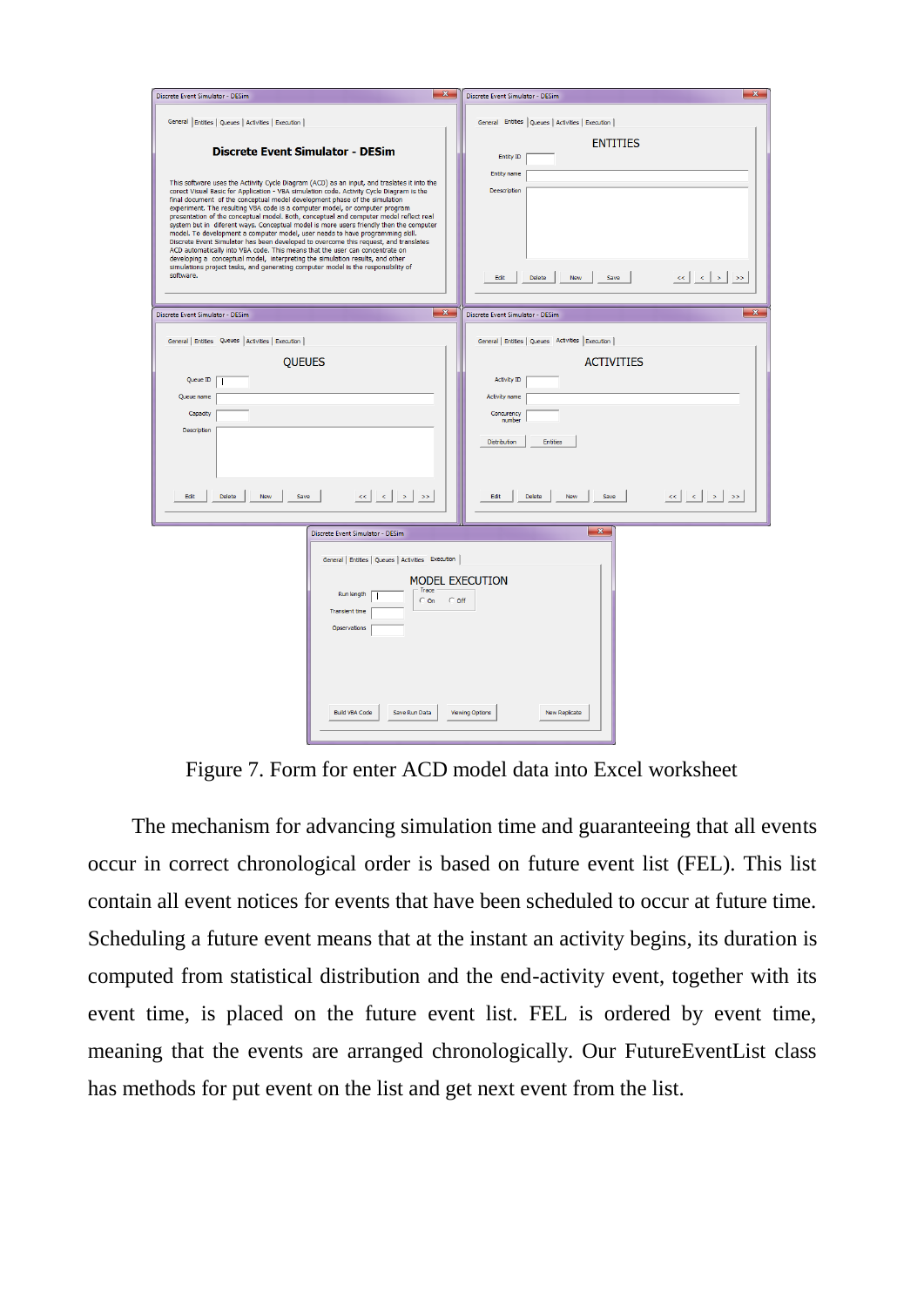

Figure 8. Object model of DESym simulation tool

A simulation of a system which contains random components requires an efficient way of generating random numbers. We implement random number generator by class because all activity types needs they own instance of random number generator object. Our implementation of RandomNumberGenerator class has instance variable named strDistributionType. This variable is initialized on the very beginning of object instantiated.

**Conclusions and future work.** Spreadsheets provide a useful platform for many simulation models. Attractiveness of this platform comes from its availability, intuitive interface, ease of use and powerful features. The simulation is characterized by its low cost, flexibility and simplicity. Once necessary classes and collections are written, one can conduct small to medium scale simulation experiments. Simulation project starts with conceptual model design using Activity-Cycle Diagram - ACD. For the goal to design